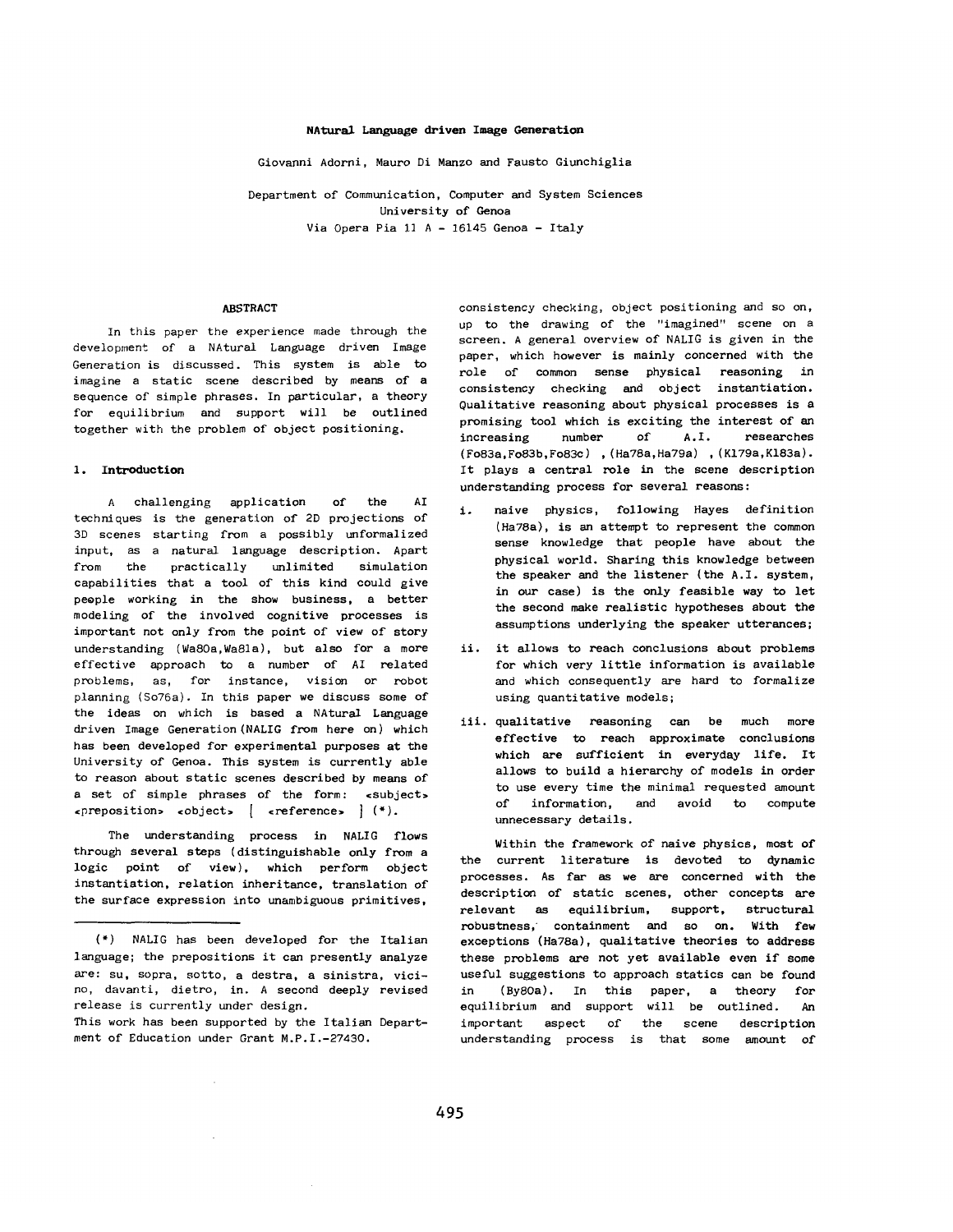qualitative analysis can never be avoided, since a well defined position must be completed for every object in order to draw the image of the scene on a screen. This computation must not result in an overspecification that masks the degree of fuzziness which is intrinsic in object positions (Wa79s), in order to avoid to unnecessarily constrain all the following reasoning activities. The last section of the paper will be devoted to the object positioning problem.

### 2. Object taxonomy and spatial primitives

Spatial prepositions in natural language are often ambiguous, and each one may convey several different meanings (Bo79a,He80a). Therefore, the first step is to disambiguate descriptions through the definition of a proper number of "primitive relationships.

The selection of the primitive relation representing the meaning of the input phrase is based mainly, but not only, on a taxonomy of the involved objects, where they are classified depending on attributes which, in turn, depend on the actual spatial preposition. An example may be given by the rules to select the relation H SUPPORT(A,B) (that is A is horizontally supported by B) from the phrase "A on B".

This meaning is chosen by default when some conditions are satisfied. First of all, A must not belong to that special category of objects which, when properly used, are flying, as aircrafts, unless B is an object expressly devoted to support them in some special case: so, "the airplane on the runway" is likely to be imagined touching the ground, while for the "airplane on the desert" a flying state is probably inferred (of course, the authors cannot exclude that NALIG default reasoning is biased by their personal preferences). FLYING(A) and REPOSITORY(A,B) predicates are used to formalize these facts. To be able to give horizontal support, B must have a free upper surface ((FREETOP(B)), walls or ceilings or closed doors in an indoor view do not belong to this category. Geographic objects (GEO(X)) impose a special care: "the mountains on the lake" cannot be interpreted as the lake supporting the mountains and even if only B is a geographic object, but A can fly, physical contact seems not to be the most common inference ("the birds on the garden"). Hence, a first tentative rule is the following (the actual rule is much more complex):

> not GEO(A) and not(FLYING(A) and not REPOSITORY(A,B)) and

# ((FREETOP(B) and not GEO(B)) or (GEO(B) and not CANFLY(A))) **==>** H\_SUPPORT(A,B)

A complete discussion of NALIG's taxonomy of objects is in (Bo83a). Both the set of primitives and the set of attributes have been defined on the basis of empirical evidence, through the analysis of some thousands of sample phrases. Besides the fact that NALIG works, there are specific reasons to accept the current taxonomy, and it is likely that further experience will suggest modifications; however, most of knowledge in NALIG is descriptive, and the intrinsic flexibility of an expert system approach an easy stepwise refinement.

The values of some predicates are simply attempts to summarize large amounts of specified knowledge. For example, CANFLY(X) is true for birds, but  $FLYING(X)$  is not; the last predicate is reserved for airplanes and similar objects. This is a simple trick to say that, in common experience, airplanes can be supported by a very limited set of objects, as runways, aircraft carrier ships and so on, while birds can stay almost everywhere and to list all possible places is too space wasting.

However, most of them are directly related to geometrical or physical properties of objects, to their common uses in a given environment and so on, and should be always referred to underlying specific theories. For instance, a number of features are clearly related to a description of space which is largely based on the Hayes' model to develop a theory for the containment of liquids (Ha78a). Within this model some predicates, as INSIDE(O), can be evaluated by means of a deeper geometric modeling module, which uses a generalized cone approach to maintain a more detailed description of the structures of objects *(Ad82a,Ad83a,Ad83b).* Some of these theories are currently under development (a naive approach to statics will be outlined in the following), some others are still beyond the horizon; nevertheless, for experimental purposes, unavailable sophisticated theories can be substituted by rough approximations or even by fixed valued predicates with only a graceful degradation of reasoning capabilities.

Taxonomical rules generate hypotheses about the most likely spatial primitive, but these hypotheses must be checked for consistency, using knowledge about physical processes (section 4) or about constraints imposed by the previous allocation of other objects (section 5). Moreover there are other sources of primitive relations besides the input phrase. One of the most important sources is given by a set of rules which allow to infer unmentioned objects; they are briefly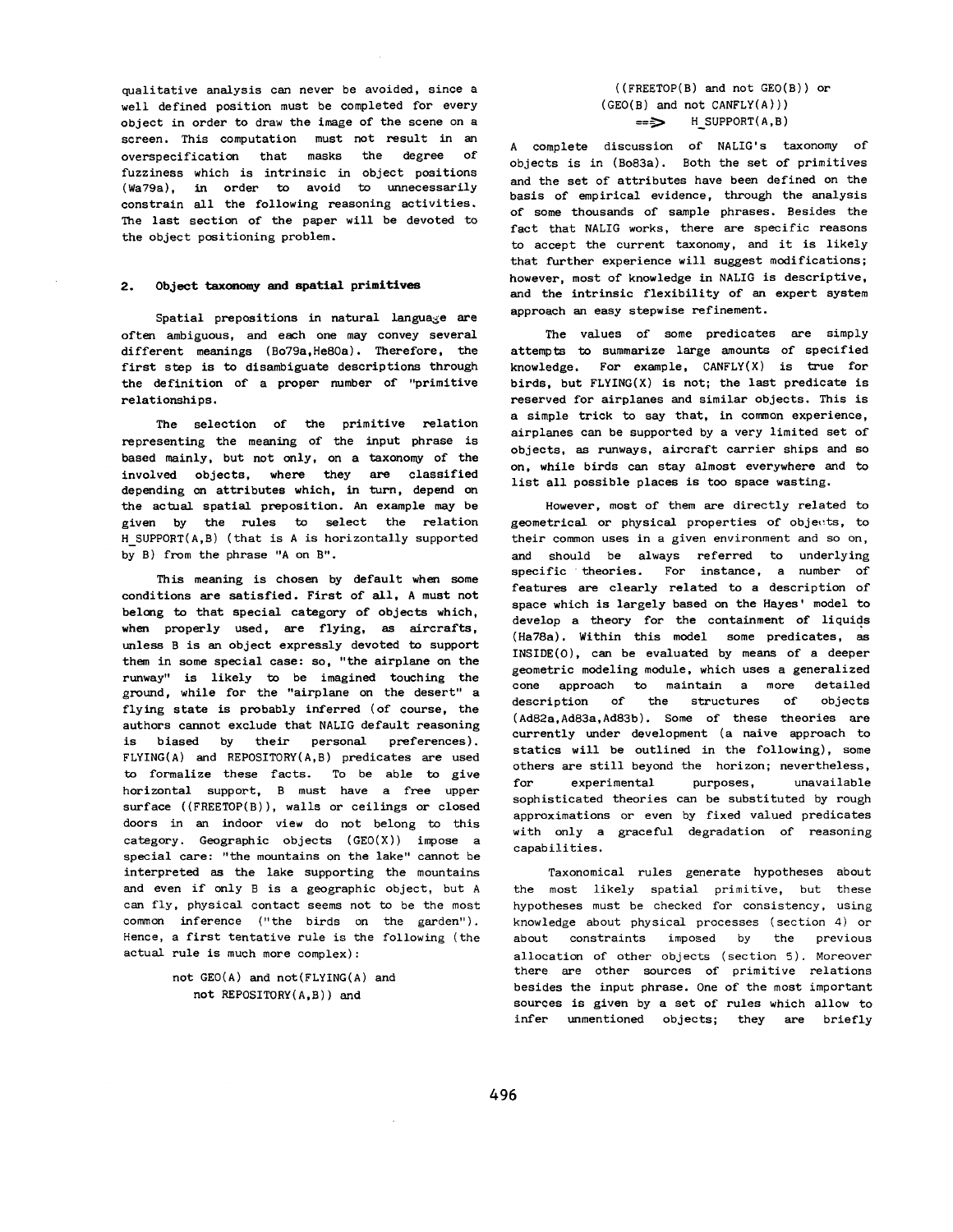outlined in the next section. Other relations may be inferred as side-effects of consistency checking and positioning activities.

### 3. Object **instantiation**

Often a natural language description gives only some details about the scene, but many other objects and relations must be inferred to satisfy the consistency requirements. An example is the phrase "a branch on the roof" which is probably interpreted as "a tree near the house having a branch on the roof"." Therefore a set of rules has been defined in NALIG to instantiate unmentioned objects and infer the relations holding between them.

Some of these rules are based on knowledge about the structure of objects, so that, under proper conditions, the whole can be inferred when a part is mentioned. Other rules take into account state conditions, as the fact that a living fish need water all around, or containment constraints, as the fact that water is spread on a plane surface unless it is put into a suitable container. The inferred objects may inherit *spatial* relations from those explicitly mentioned; in such a case relation replacement rules are needed. A simple example is the following. Geographic objects containing water, as a lake, can be said to support something (the boat on the lake), but the *true* relation holds between the supported object end the water; this fact must be pointed out because it is relevant for consistency conditions. Therefore a replacement rule is :

ON(A,B) and GEO(B) and OPENCONTAINER(B) and not GEO(A) and not (FLYING(A) and not REPOSITORY(A,B)) and not CANFLY(A)  $==$  ON(A,water) and CONTAINED(water, B)

where  $ON(X, Y)$  represents the phrase to be analyzed;  $OPENCONTAINER(X)$  has the same formal meaning defined by Hayes (Ha78a) and describes a container with an open top.

When relation inheritance does not apply, relative positions between known and inferred objects must be deduced from knowledge about their structures and typical positions. For instance the PART OF instantiation rule, triggered by the phrase "the branch on the roof" to infer a tree and a house, does not use the relation inheritance (the tree is not on the house), but knowledge about their typical positions (both objects are usually on the ground with assumed standard axis orientations) or structural constraints, as the house cannot be too high and the tree too far from the house, otherwise the stated relation between

the branch and the roof becomes unlikely. A deeper discussion of these inference rules is presented in (Ad83c).

## **4. Consistency** checking and qualitative reasoning

Objects which do not fly must be supported by other objects. This seemingly trivial interpretation of the law of gravity plays a basic role when we check the consistency of a set of given or assumed spatial relationships; no object is properly placed in the imagined scene if it is not possible to relate it, possibly through a chain of other supporting objects, to one which has the role of "ground" in the assumed environment (for instance floor, ceiling and interior surfaces of walls in an indoor view). The need of justifying this way all object positions may have effects on object instantiation, as in the phrase "the book on the pencil". Since the pencil cannot give full support to the book another object must be assumed, which supports the pencil and, at least partially, the book; both objects could be placed directly on the floor, but default knowledge about the typical positions that books and pencils may have in common will probably leed to the instantiation of the table as the most likely supporting object, in turn supported by the floor.

The supporting laws may also give guidance to the positioning steps, as in the phrase "the car on the shelf" where, if there are reasons to reject the hypothesis that the car is a toy, then it is unlikely to have the shelf in its default position, that is "on the wall".



fig. l:assumed and default shelf structures

Another example of reasoning based on supporting rules is given by assumptions about the structure of objects, in those cases in which a number of alternatives is known. For instance, if we know that "a shelf on the wall" must support a heavy load of books, we probably assume the structure of fig.la, even if fig.lb represents the default choice.

To reason about these facts we need a strategy to find the equilibrium positions of an object or a pattern of supports, if such positions exist, taking into account specific characteristics of the involved objects. This strategy must be based, as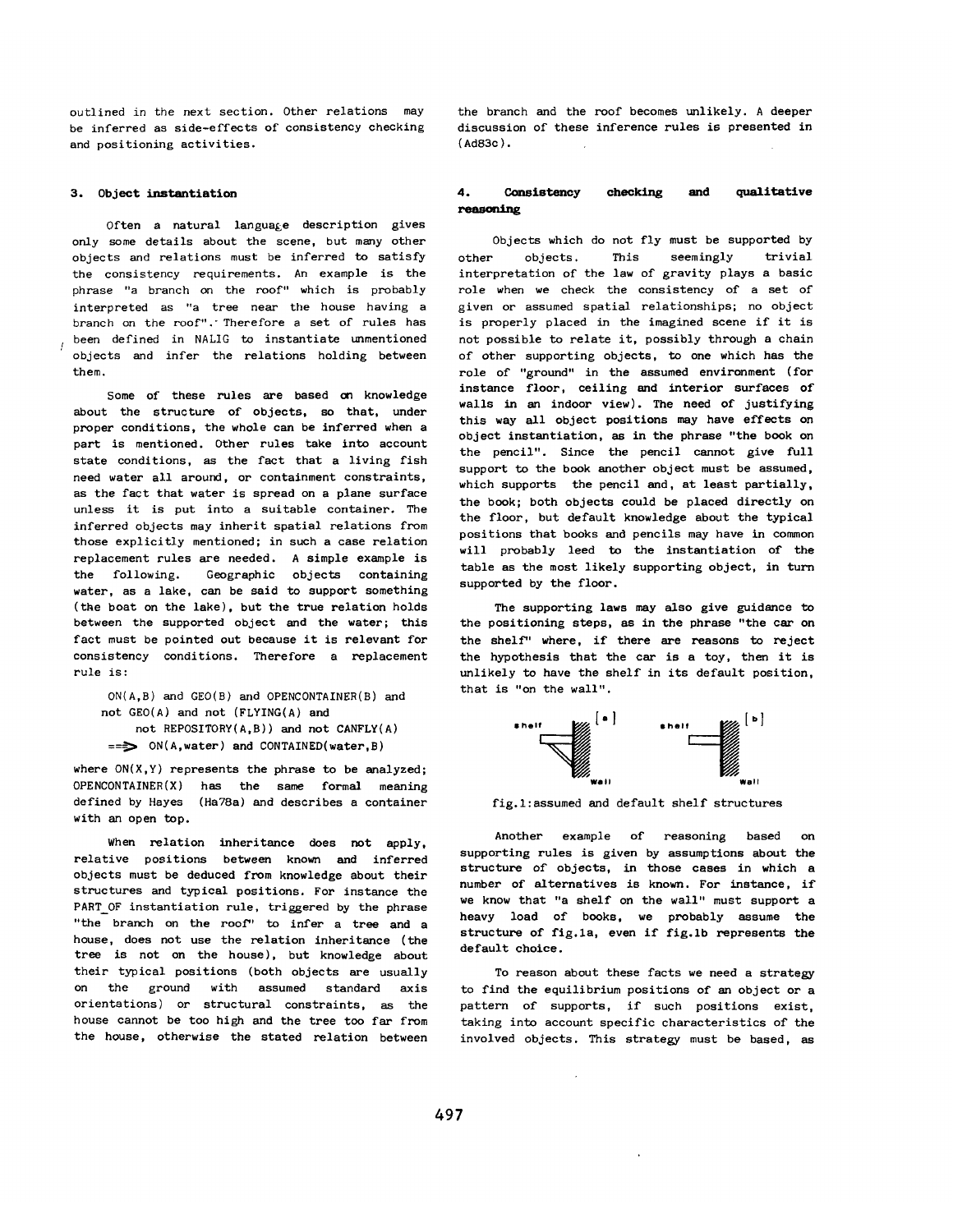far as possible, on qualitative rules, to avoid unnecessary calculations in simple and common cases and to handle ill-defined situations; for instance, rules to grasp objects, as birds, are different from those helding for not grasping ones, as bottles, and nearly all situations in which birds are involved can be solved without any exact knowledge about their weight distributions, grasping strength and so on.

An example of these rules, which we call "naive statics" is given in the following. Let us consider a simple case in which an object A is supported by another object B; the supported object has one or more plane faces that can be used as bases. If a face f is a base face for A  $(BASE(f,A))$ , it is possible to find the point e, which is the projection of the barlcenter of A on the plane containing f along its normal. It is rather intuitive that a plane horizontal surface is a stable support for A if the area of physical contact includes e and if this area is long and wide enough, in comparison to the dimensions of A, and its height in particular. Hence a minimum equilibrium area (M\_E\_AREA(a,f)) can be defined for each BASE f of A (this in turn imposes some constraints on the minimal dimensions of f).

The upper surface of B may be of any shape. A support is a convex region of the upper surface of B; it may coincide with the whole upper surface of B, as it happens with a table top, or with a limited subset of it, as a piece of the upper edge of the back of a chair. In this example we will consider only supports with a plane horizontal top, possibly shrinking to a line or a point; if s is such a part of B, it will be described by the predicate P\_SUPP(s,B).

Let's consider now an object A, with a regular base f, lying on one or more supports whose upper surfaces belong to the same plane. For each position of A there is a pattern of possibly disconnected areas obtained from the intersection of f with the top surfaces of the supports. Let be a the minimal convex plane figure which include all these areas; a will be referred to as a supporting area (S\_AREA(a)). A rather intuitive definition of equilibrium area is that A is stable in *that*  position if its M\_E\_AREA(a,f) is contained in the supporting area. A further condition is that a free space V around the supports must exist, large enough to contain A; this space can be defined by the smallest convex volume Va enveloping A which is part of the description of A itself. Therefore conditions of stable lying can be formulated as follows:

 $BASE(f, A)$  and  $LAY(A, B)$  and FREE(V) and ENVELOP(Va,A) and CONTAINED(Va,V) =9 STABLE\_H\_SUPPORT(A,B)

## where:

# $LAY(A, B) \equiv P$  SUPP(s1,B) and... and P SUPP(sn,B) and S  $AREA(a)$  and M E  $AREA(e,f)$  and CONTAINED(e,a)

The evaluation of the supporting area (i.e. to find an area a for which its predicate S AREA(a) is *true)* may be trivial in some cases and may require sophisticated positioning strategies in other cases. The most trivial case is given by a single support S, in this case we have S AREA(TOP(S)), which means that the supporting area a coincides with the top surface of S.



fig.2: radial simmetry

Another simple but interesting case is given by regular patterns of supports, where it is possible to take advantage of existing simmetries. Let's consider, for instance, a pattern of supports with radial simmetry, as shown in fig. 2a, which may resemble a gas stove. If the base f of a has the same kind of approximately radial simmetry (a regular polygon could be a good approximation) and if the projection c of the baricenter of A coincides with the center of f, then the supporting a is the circle with radius Ra under the condition r R, where r is the radius of the "central hole" in the pattern of supports and R is the (minimal) radius of f. This simply means that the most obvious positioning strategy is to center A with respect to the pattern of supports; their actual shape is not important provided that they can be touched by A. In case of failure of equilibrium rules a lower number of supports must be considered and the radial simmetry is lost (for instance, the case of a single support may be analyzed).



fig.3: axial simmetry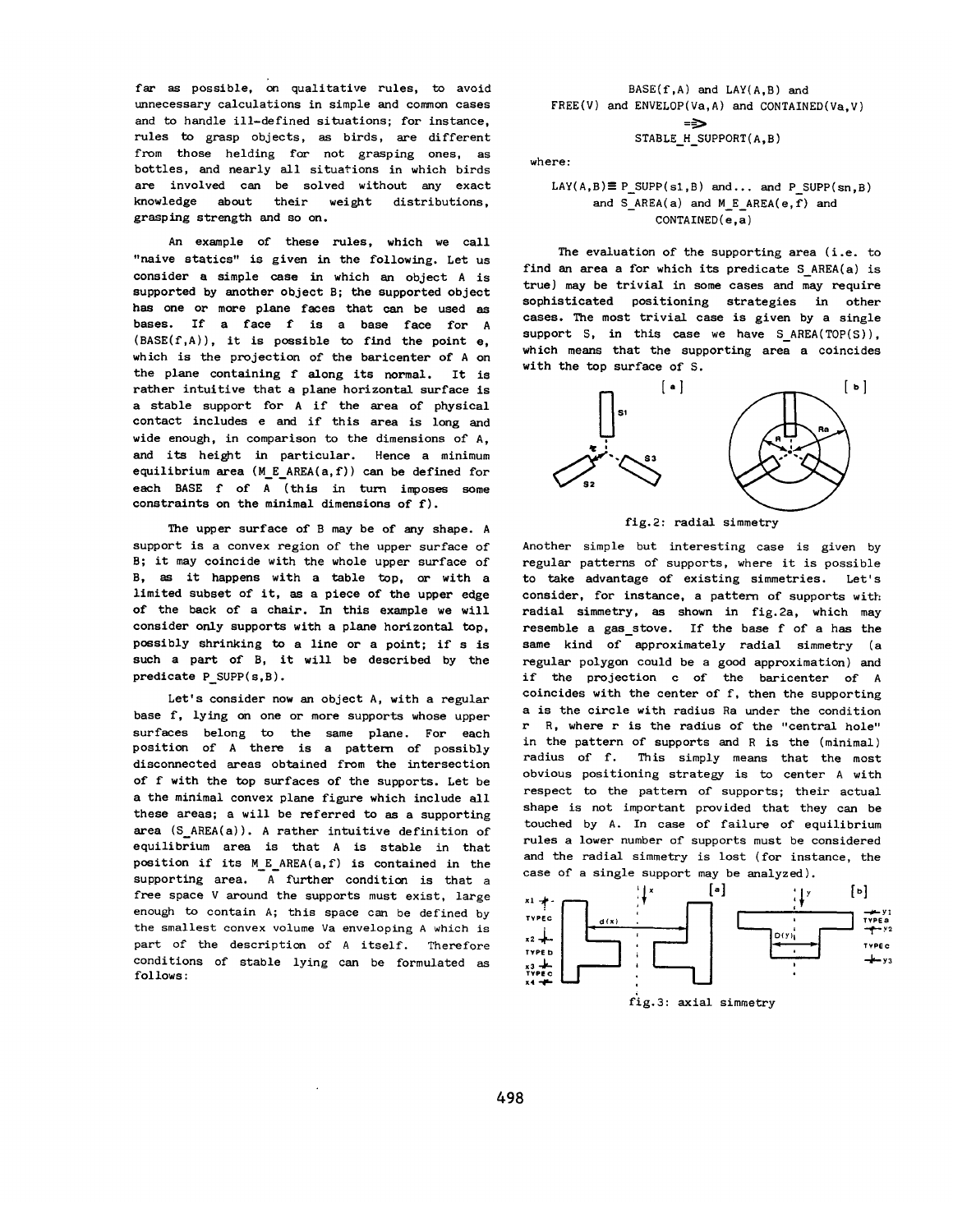AS a third example let us consider a couple of supports with an axis simmetry as shown in fig.3a (straight contours are used only to simplify the discussion of this example, but there are not constraints on the actual shapes (besides simmetry). If the face f for A exhibits the same kinds of simmetry (fig.3b) the simplest placement strategy is to align the object axis to the support one. In this case the interior contours of each support can be divided into a number of intervals, so that for each interval  $[$  Xi, Xi+1  $]$  we have:

a. 
$$
\min \quad d(x) \quad \text{se} \quad \max \quad D(y) \quad \text{or}
$$
\n
$$
\left[ x, x + 1 \right] \quad y
$$
\nb. 
$$
\max \quad d(x) \quad \text{se} \quad \min \quad D(y) \quad \text{or}
$$
\n
$$
\left[ x, x + 1 \right] \quad y
$$
\nc. 
$$
\left\{ \min \quad d(x) \quad \text{se} \quad \min \quad D(y) \right\} \text{and}
$$
\n
$$
\left\{ \left[ x, x + 1 \right] \quad y \right\}
$$
\n
$$
\left\{ \left[ x, x + 1 \right] \quad y \right\}
$$

Analogously the object contour can be divided in intervals, so that for each interval  $[\;Yj, Yj+1]$ **1** we have:

| Α. | min $D(y)$ > max $d(x)$ or<br>$[$ Yj, Yj+1 $]$                                                              |  | x |    |
|----|-------------------------------------------------------------------------------------------------------------|--|---|----|
| в. | max $P(y) \leq x$ min d(x)<br>$\begin{cases} Yj, Yj+1 \end{cases}$ x                                        |  |   | or |
| с. | min $D(y)$ > min d(x) and<br>[Yj,Yj+1 ] x                                                                   |  |   |    |
|    | $\text{max} \qquad \qquad \mathbb{D}(y) \quad \text{<=} \quad \text{max} \;\; \mathbf{d(x)}$<br>$[Yj,Yj+1]$ |  | x |    |

Of course, some situations are mutually exclusive (type a with type A or type b with type B intervals).



fig.4:supporting area

Equilibrium positions may be found superimposing object intervals to support one by means of rules which are specific for each combination of types. For example, one type A and one type b intervals can be used to search for an equilibrium position by means of a rule that can be roughly expressed as:

"put type A on type c and type C on type b so that the distance t (see fig.4) is maximized".

The supporting area a obtained this way is shown (the dashed one) in fig.4. This kind of rules can be easily generalized to handle situations as a pencil on a grill. Some problems arise when the supports do not lie on the other plane, as for a book supported partially by the table top and partially by another book; in this case the concept of friction becomes *relevant. A*  more detailed and better formalized description of naive statics can be found in (Di84a).

### **5. Positioning objects in the scene**

A special positioning module must be invoked to compute the actual coordinates of objects in order to show the scene on the screen. This module, which we mention only for lack of space, has a basic role, since it coordinates the knowledge about the whole scene, and can therefore activate specific reasoning activities. For instance, there are rules to handle the transparency of some objects with respect to particular relations and possibly to generate new relations to be checked on the basis of the previously discussed criteria. An example is the phrase "the book on the table", which is accepted by the logic module as H\_SUPPORT(book,table) but can be rejected at this level if there is no enough free space on the table top, and therefore modified into a new relation H\_SUPPORT(book,B), where B is a suitable object which is known to be supported by the table and is transparent to respect the On relationship (another book, for instance). A more detailed description can be found in (Ad84a).

### **6. Conclusions**

NALIG is currently able to accept a description as a set of simple spatial relations between objects and the draw the imagine scene on a screen. A number of problems are still open, mainly in the area of knowledge models to describe physical phenomena and in the area of a suitable use of fuzzy logic to handle uncertain object positions. Apart from these enhancements of the current release of NALIG, future work will be also focused on the interconnection of NALIG with an animation system which is under development at the University of Genoa (Mo84a), in order to explore also those reasoning problems that are related to the description of actions performed by human actors.